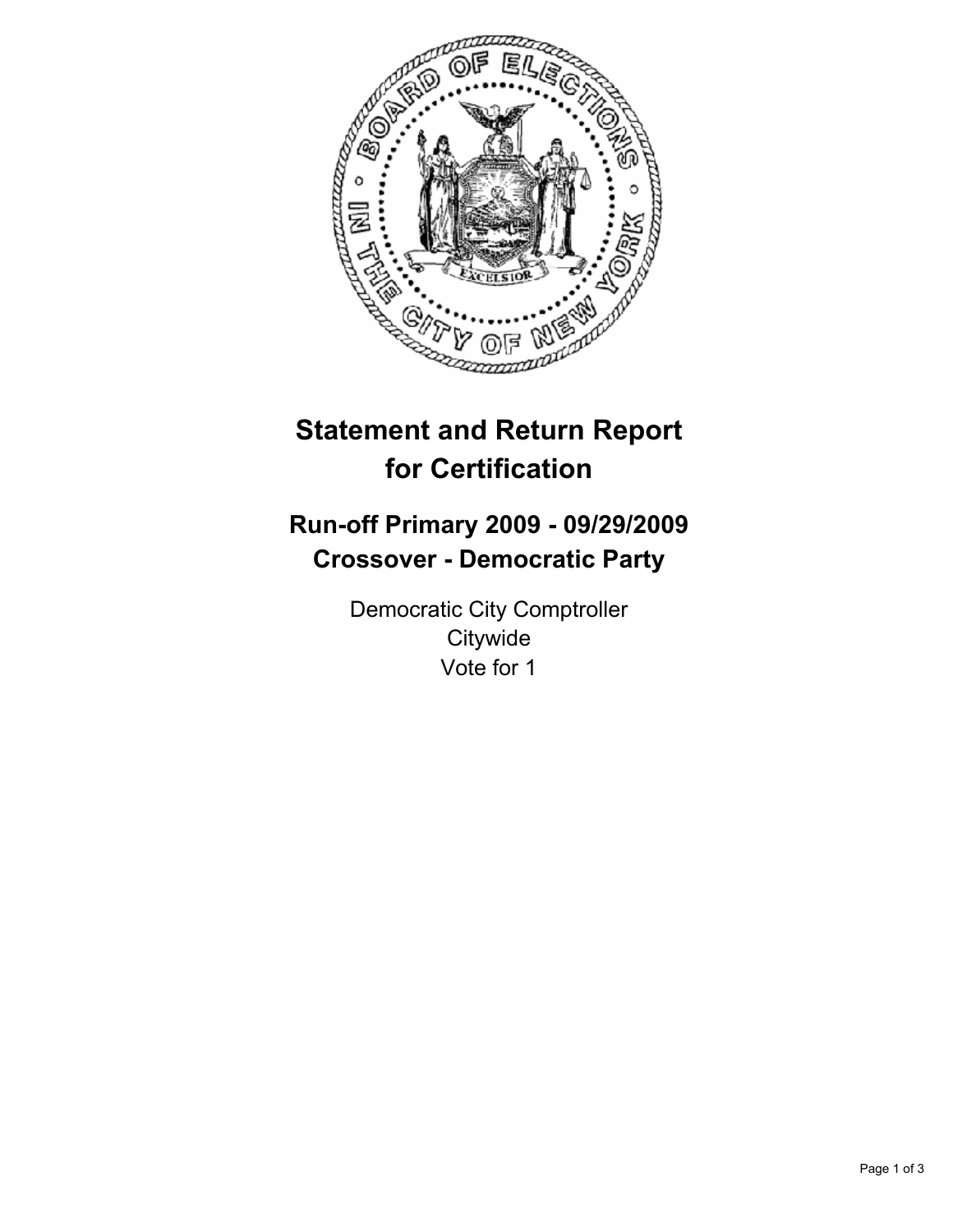

### **New York County**

| <b>EMERGENCY</b>   | 167    |
|--------------------|--------|
| ABSENTEE/MILITARY  | 2.127  |
| AFFIDAVIT          | 575    |
| JOHN C LIU         | 36,906 |
| DAVID YASSKY       | 40,644 |
| <b>Total Votes</b> | 77,550 |

#### **Bronx County**

| <b>Total Votes</b> | 27,652 |
|--------------------|--------|
| DAVID YASSKY       | 9,633  |
| JOHN C LIU         | 18.019 |
| AFFIDAVIT          | 172    |
| ABSENTEE/MILITARY  | 1,160  |
| <b>EMERGENCY</b>   | 107    |

#### **Kings County**

| <b>Total Votes</b> | 75.511 |
|--------------------|--------|
| DAVID YASSKY       | 32.391 |
| JOHN C LIU         | 43.120 |
| AFFIDAVIT          | 674    |
| ABSENTEE/MILITARY  | 2.649  |
| <b>EMERGENCY</b>   | 228    |

#### **Queens County**

| <b>EMERGENCY</b>   | 87     |
|--------------------|--------|
| ABSENTEE/MILITARY  | 2.124  |
| AFFIDAVIT          | 312    |
| JOHN C LIU         | 33,237 |
| DAVID YASSKY       | 20,391 |
| <b>Total Votes</b> | 53,628 |

#### **Richmond County**

| <b>Total Votes</b> | 6,865 |
|--------------------|-------|
| DAVID YASSKY       | 3,047 |
| JOHN C LIU         | 3.818 |
| AFFIDAVIT          | 48    |
| ABSENTEE/MILITARY  | 666   |
| <b>EMERGENCY</b>   | 14    |